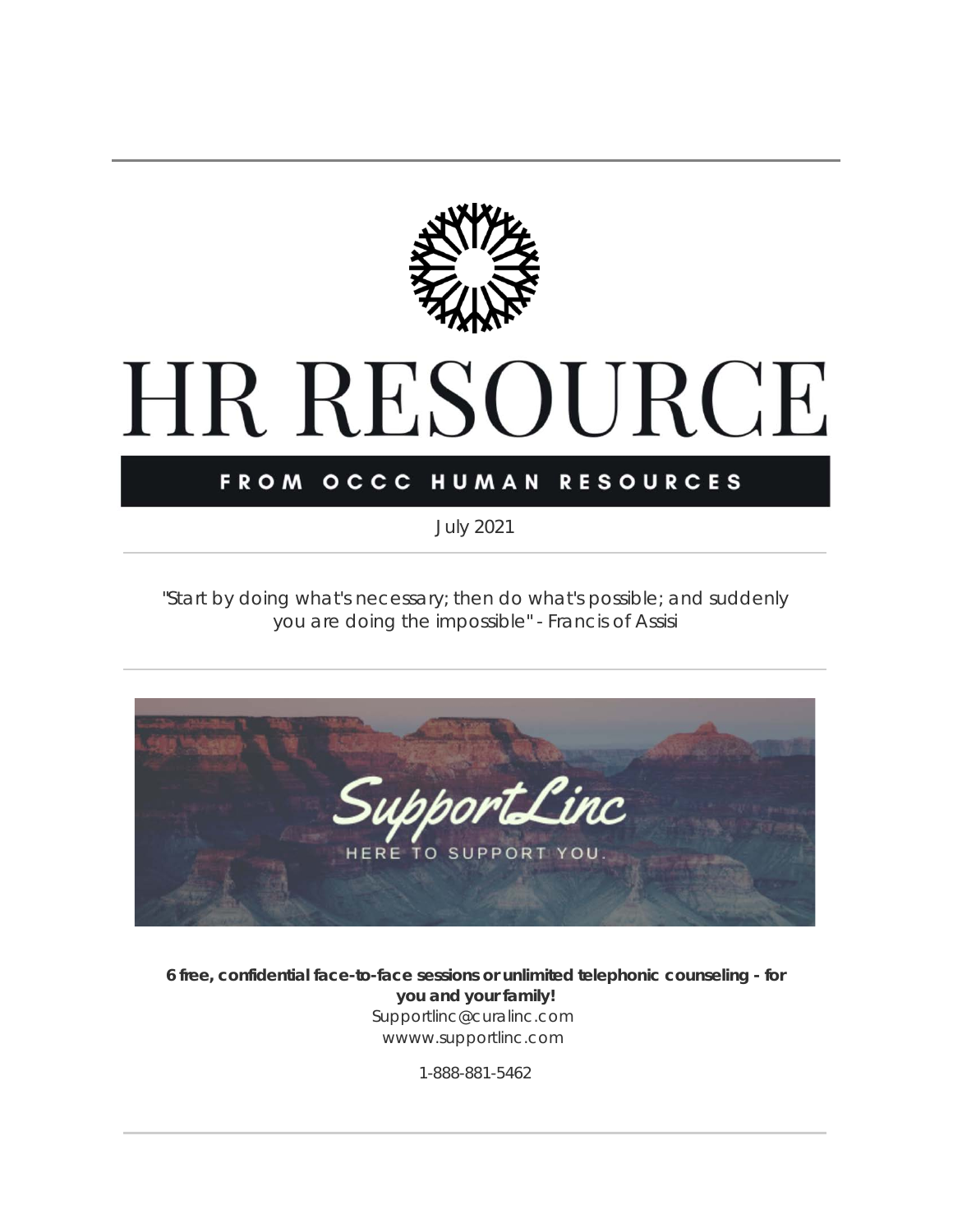# **Welcome to OCCC!**

Welcome, new employees! At OCCC, we care about giving our employees everything they need to perform their best.

If you have questions regarding your benefits or anything else, please contact us at [hrrep@occc.edu](mailto:hrrep@occc.edu). We look forward to working with you and seeing you achieve great things!

New Hires:





**Dr. Kathy Wheat -** Dean of Health Professions **Jennifer Allenwood -** Recruiting and Onboarding Specialist **Madison Barnett -** Records and Graduation Assistant **Wesley Renfroe -** Math Lab Assistant **Evin Luton -** HR Assistant **Alara Johnson -** Project Coordinator **Abigail Weddle -** Designer **July: Ben Williams -** Box Office and Marketing Manager **Juo Ting Jennings -** Annual Giving and Alumni Coordinator **Linsey Mclain -** Help Desk Specialist **Salma Morales -** Student Success Advisor I

**Helra Han -** Student Success Advisor I

**Sharon Riley -** Student Success Advisor I

**John Fields -** Student Success Advisor I

Welcome!

## Meet: **Courtney Jones**

Courtney Jones, SHRM-CP, is the Director for Compensation, Benefits, and HRIS. In this role, Courtney assists the Vice President for Human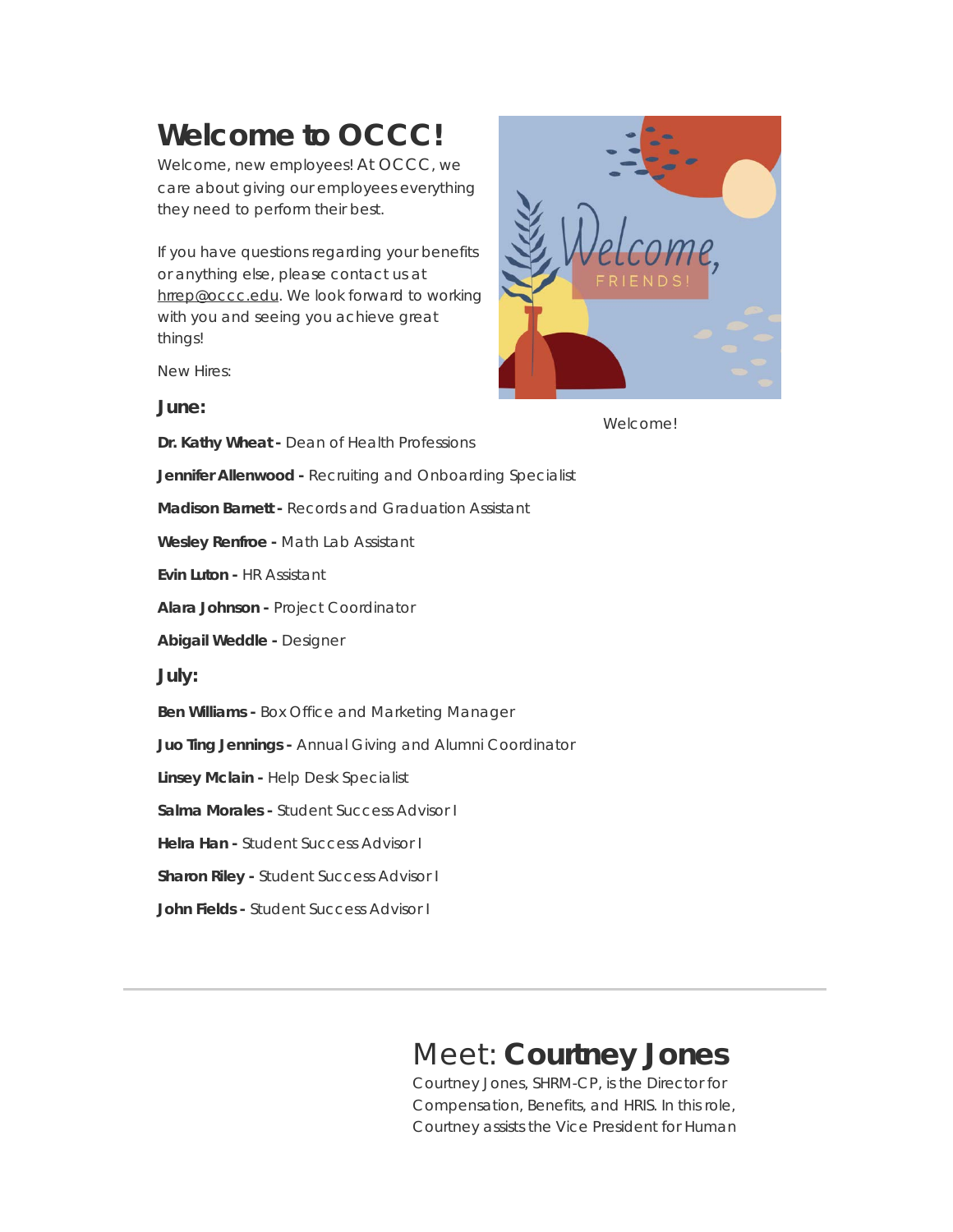

Resources in the daily management of the office of Human Resources as well as the delivery of human resources services and programs. She is also responsible for managing and administering several core human resources functional areas including benefits administration, compensation, HR systems, position management, and data management.

Courtney has more than a decade of human resources, financial and higher education experience. Before joining OCCC, Courtney was employed at Seminole State College for 12 years

where she served as a GEAR UP Advisor, the Human Resources Director and most recently as the Vice President for Fiscal Affairs.

Jones holds a Master's of Science in Human Resources Administration from East Central University, a Bachelor's of Science in Sociology from Cameron University, and an Associate's of Art in Psychology from Western Oklahoma State College. She is also a Society of Human Resources Management Certified Professional.

## Meet: **Dr. Kathy Wheat**

*Dean of Health Professions, Division of Health Professions*

Kathy J. Wheat, PhD., CCC-SLP, FASHA, FNAP serves as the Dean of Health Professions for Oklahoma City Community College. Dr. Wheat brings 25+ years of speech-language pathology experience to the role. She was most recently founding Program Director/Associate Professor for the University of St. Augustine for Health Sciences MS-SLP programs, Austin and



Dallas Texas. She has worked in collaboration with local, state, regional, and national organizations and groups to promote speech-language pathology and health professions, as well as interprofessional education and practice for health professions. She has practiced as a speech-language pathologist in schools, outpatient clinics,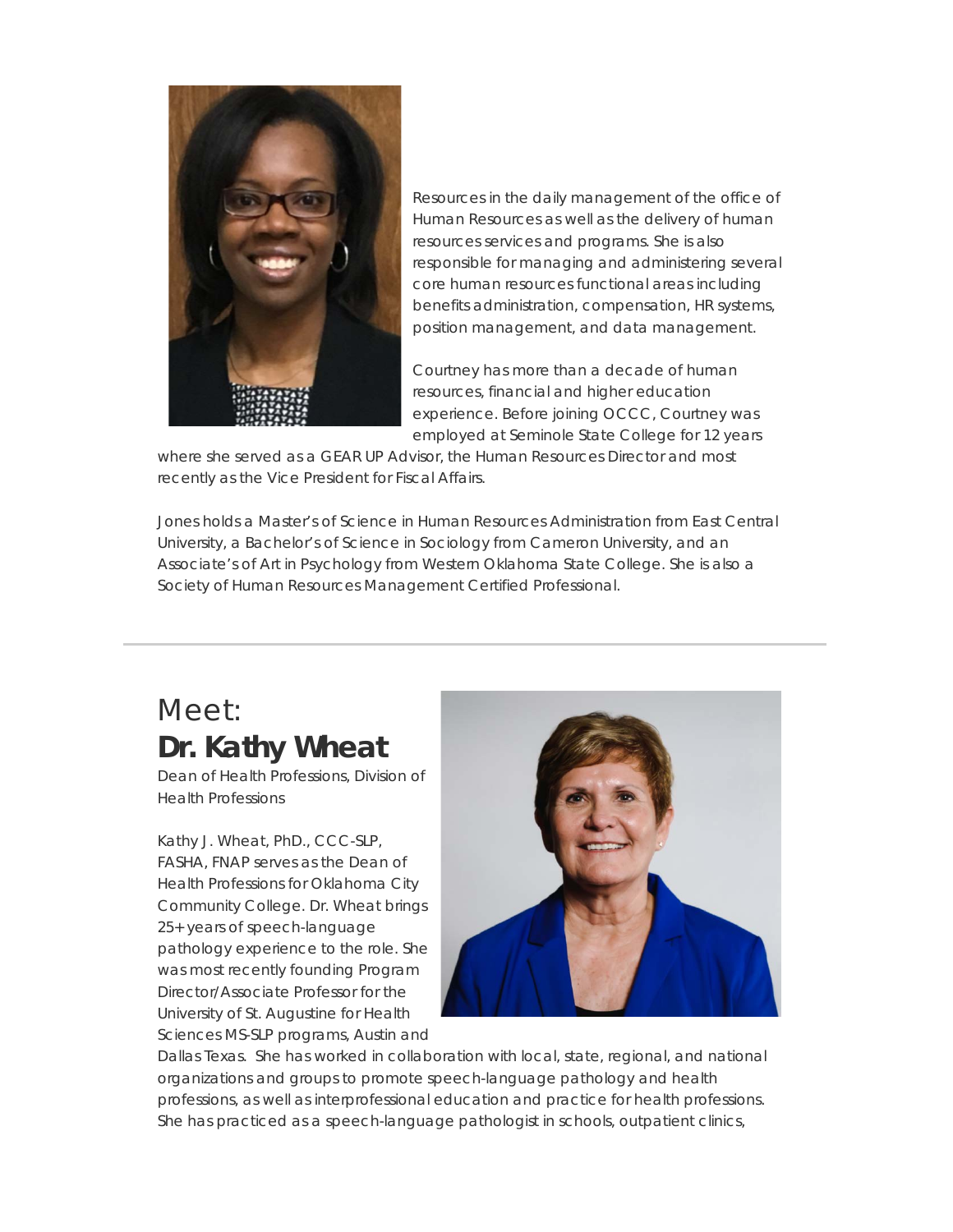hospitals, private practice and home healthcare settings.

Dr. Wheat serves as Chair for the American Speech-Language Hearing Association (ASHA) Government Affairs and Public Policy Board (GAPPB) and is former Chair for the ASHA School Finance Committee. She is an ASHA Fellow, National Academies of Practice Fellow, received the ASHA Certificate of Recognition for Outstanding Contributions in Preschool through 12 and Honors of the Association from the Oklahoma Speech-Language Hearing Association.

Her educational background includes a Ph.D. in Education Administration, Curriculum, and Supervision from the University of Oklahoma, Norman, an M.S. in Communication Sciences and Disorders, Oklahoma University Health Sciences Center, OKC, and a B.S. in Speech-Language Pathology University of Sciences and Arts of Oklahoma, Chickasha.



## **New Employee Orientation**

New Employee Orientation (NEO) is held at 8:30 AM on the first day of each pay period in accordance with a new hire's start date. New employees should plan to spend all day (if a supervisor or manager), or part of their first day with the Human Resources department learning about the college, payroll, benefits, safety, and policies. Managers and supervisors are expected to assign a mentor to new employees on their first day to welcome them and provide departmental orientation. The orientation ends with lunch in the Wheelhouse!

#### **UPCOMING NEO DATES:**

**July** Monday, 7/26/2021 @ 8:30 a.m.

**August**

Monday, 8/9/2021 @ 8:30am

Monday, 8/23/2021 @ 8:30am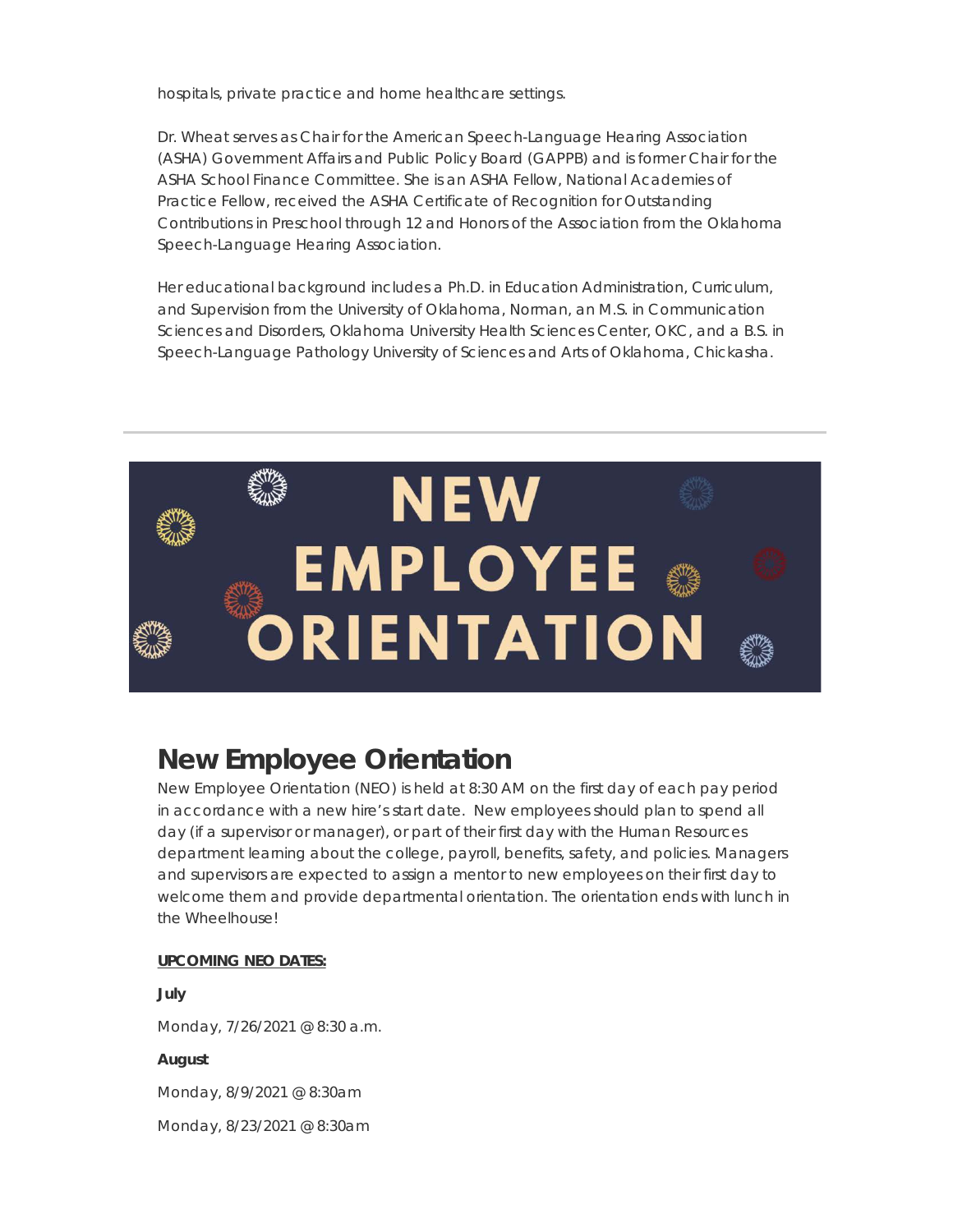#### **Role of the Mentor:**

- Greet on the first day and attend mentor/mentee luncheon
- Ensure workspace is prepared
- Provide information for the new employee on day-to-day tasks, policies, procedures, etc.
- Facilitate the socialization process
- Be a resource on unwritten policies, workplace culture and norms
- Assist in training the new employee
- Help the employee feel welcome and included

#### **What are the qualities of a mentor:**

- Have a sincere interest in helping the employee
- Lead by example
- Good listener and sounding board
- Flexible
- Value diversity of perspectives
- Knowledgeable
- Nonjudgmental
- Able to give constructive feedback
- Honest and candid
- Able to network and find resources



# **Retirees**

Thank you **Kim Jameson** for your service! Kim served as the Associate Vice President for Academic Affairs and retired 6/30/2021.

Enjoy this next phase!

Congratulations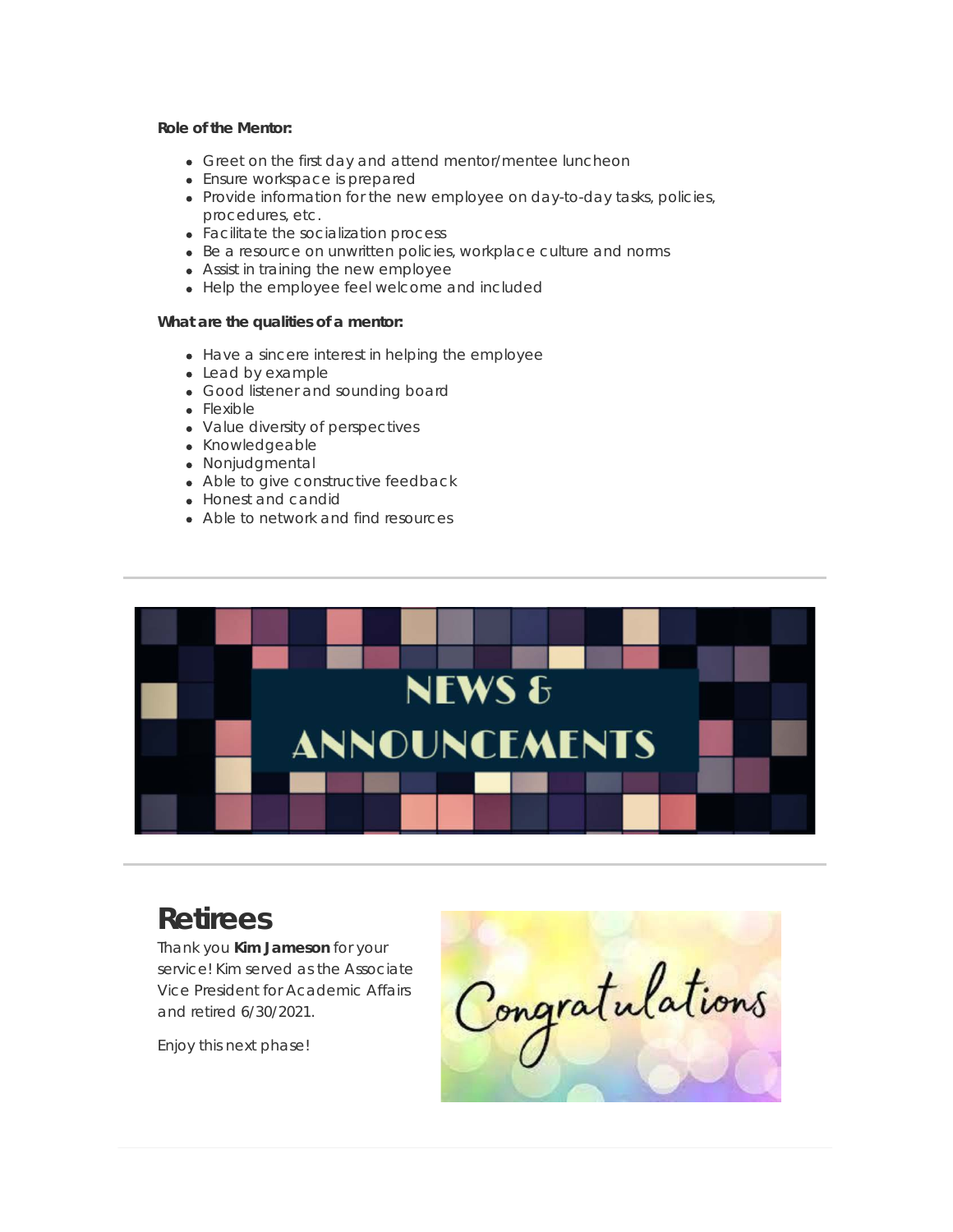## **1 Year of Service**



OCCC would like to congratulate and thank the following employees who reached their first year of service with the college in July 2021.

**David Schemenauer, John Castree, Brandon Dominic, Paul Carroll, Sarah Moore, Kenneth Carr, Briana Ramos, and David Canizales.**

# **Benefits Reminder:** 403B with AIG

As an OCCC employee, If you contribute a minimum of 1.5% (pre-tax), OCCC matches 3%.

**Paul Mariconda,** Senior Financial Advisor with AIG, is available to meet with you [in-person](https://t.e2ma.net/click/js5yigc/3bm47xl/nn8c535d) on campus or [virtually](https://t.e2ma.net/click/js5yigc/3bm47xl/3f9c535d) to discuss retirement planning and all things financial!

Here's a [flyer](https://t.e2ma.net/click/js5yigc/3bm47xl/j89c535d) with quick links to information about the OCCC 403B plan as a reminder to start saving for your future, today!





## **Partnership** with **OKDHS**

**Corinne Lee** from OKDHS will begin scheduling appointments at OCCC on July 19th, 2021!

She is available to students, OCCC employees and the community at large, and can provide information about OKDHS services or assist with service applications (TANF, food stamps, etc.).

**When & Where:** Room 2-R-8-A Mondays and Tuesdays, with expansion of availability occuring in August (Monday - Thursday).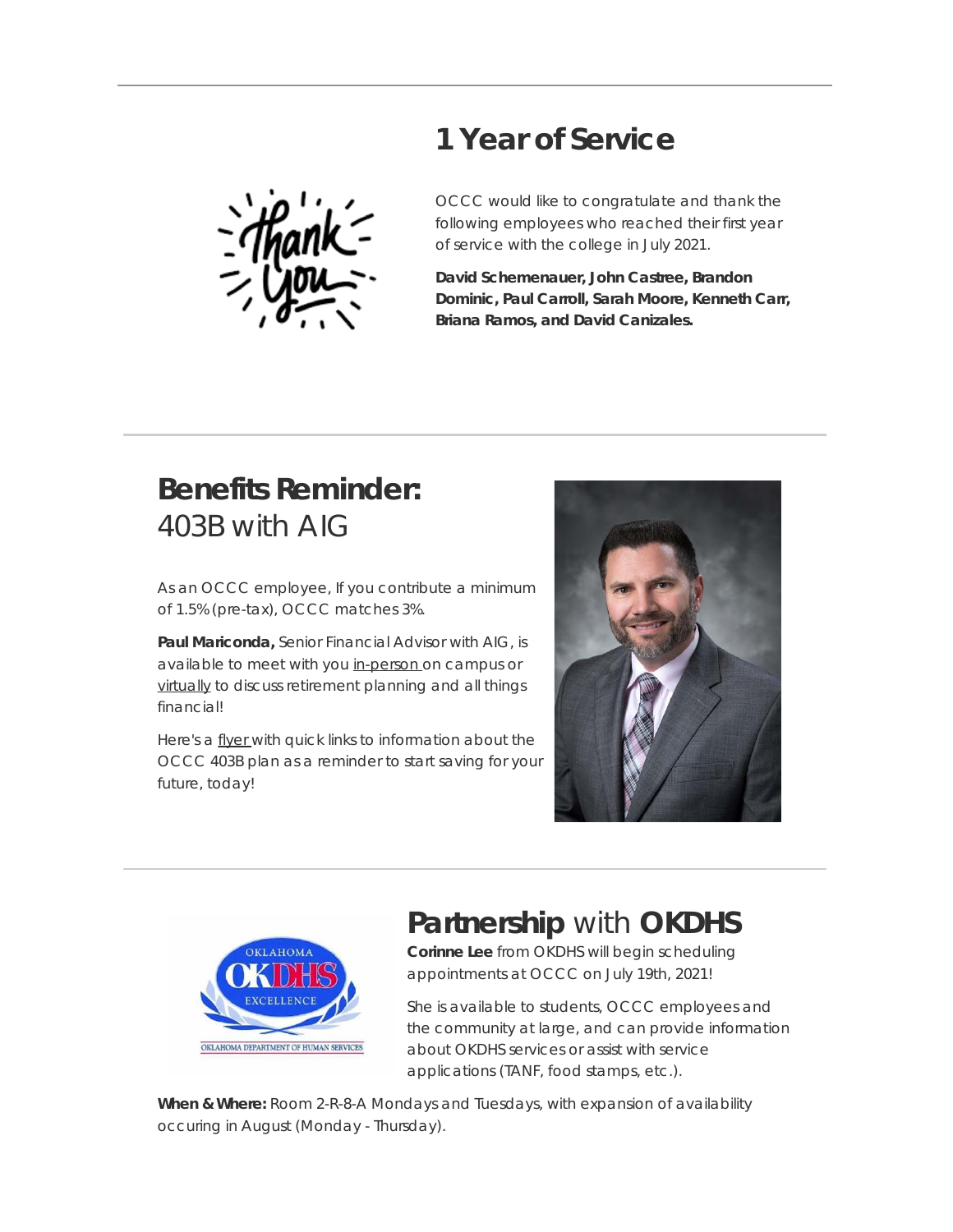

## **Now Hiring!**

Do you know someone who would be a great addition to the OCCC team? Ready for a change yourself?

#### **OCCC IS NOW HIRING FOR THE FOLLOWING POSITIONS:**

#### OCCC is seeking a Building Services [Specialist](https://t.e2ma.net/click/js5yigc/3bm47xl/z0ad535d)

The job function of the Building Services Specialist is to contribute to the well-being of the College by providing work direction and assistance in a wide variety of activities, including the relocation of office equipment; relocation of offices; set-ups of Collegesponsored events; back-up of custodial services; support of winter weather operations; minor furniture repair; setting up and tearing down for campus events; light bulb replacement and disposal; ceiling tile cutting and replacement; assisting in supervising the STEP student worker program; monthly inspection of fire extinguisher interior call boxes and related duties, to effectively utilize the space available, as directed.

#### OCCC is seeking a Director of Information Technology [Infrastructure](https://t.e2ma.net/click/js5yigc/3bm47xl/ftbd535d)

The Director of Information Technology Infrastructure's role is to plan, organize, and manage operations to ensure the stability, availability, and integrity of the OCCC's IT infrastructure. Responsibilities include managing a team delivering time-critical support services for day-to-day IT operation in the areas of network, server, storage, data communications, telecommunications, data center facilities management, and 24×7 monitoring of production applications and systems.

This position works daily with the Network, Technology Support Services, and Enterprise Resource Planning units, as well as, both internal staff and third-party contractors, that utilize and depend on the infrastructure services. This individual manages and leads a very technical and process-focused support staff in a complex environment challenged by the daily support needs of the business as well as the ongoing maintenance and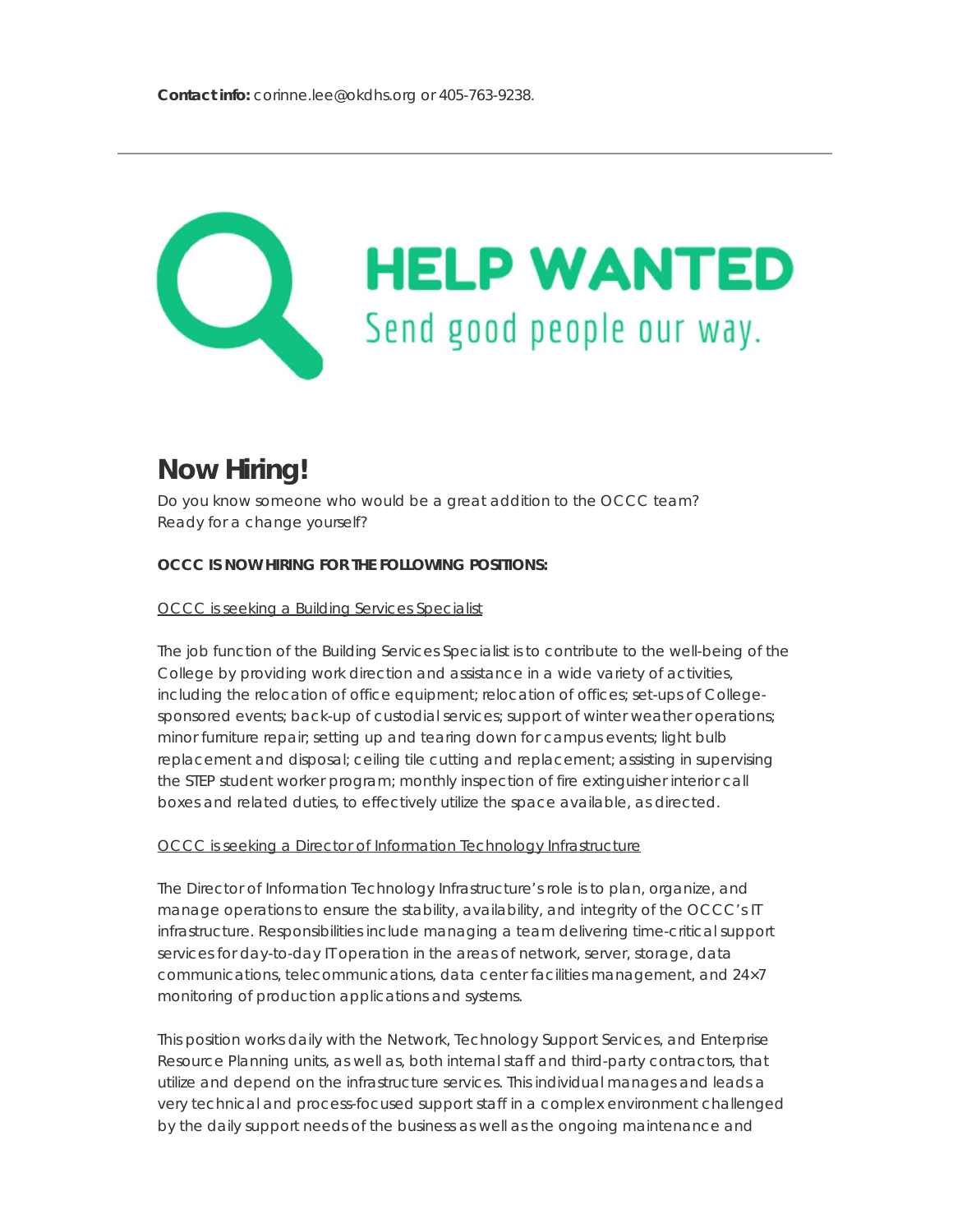development support for new projects. This individual will champion and lead the implementation of key tools and processes for support of OCCC objectives. The position also requires creating both strategic and tactical plans relevant to department and company goals as well as managing to the budget requirements of the unit. The Director of Information Technology Infrastructure will also schedule and direct activities to resolve hardware and software problems in a timely and accurate fashion.

[Check the Job Board](https://t.e2ma.net/click/js5yigc/3bm47xl/vlcd535d)



A series dedicated to providing space for employees to discuss important topics, learn strategies to cope with changes, and develop skills in key areas.

#### **Thanks to all those who attended our Let's Talk About Performance Appraisals!**

We're currently developing the next session of Let's Talk.

#### **Topics & Dates to be announced soon!**

*Let's Talk Soon - and More Often!*

Have an idea for the Let's Talk About series? We'd love to hear it! Send it to HRtraining@occc.edu



**Special thanks goes out to:**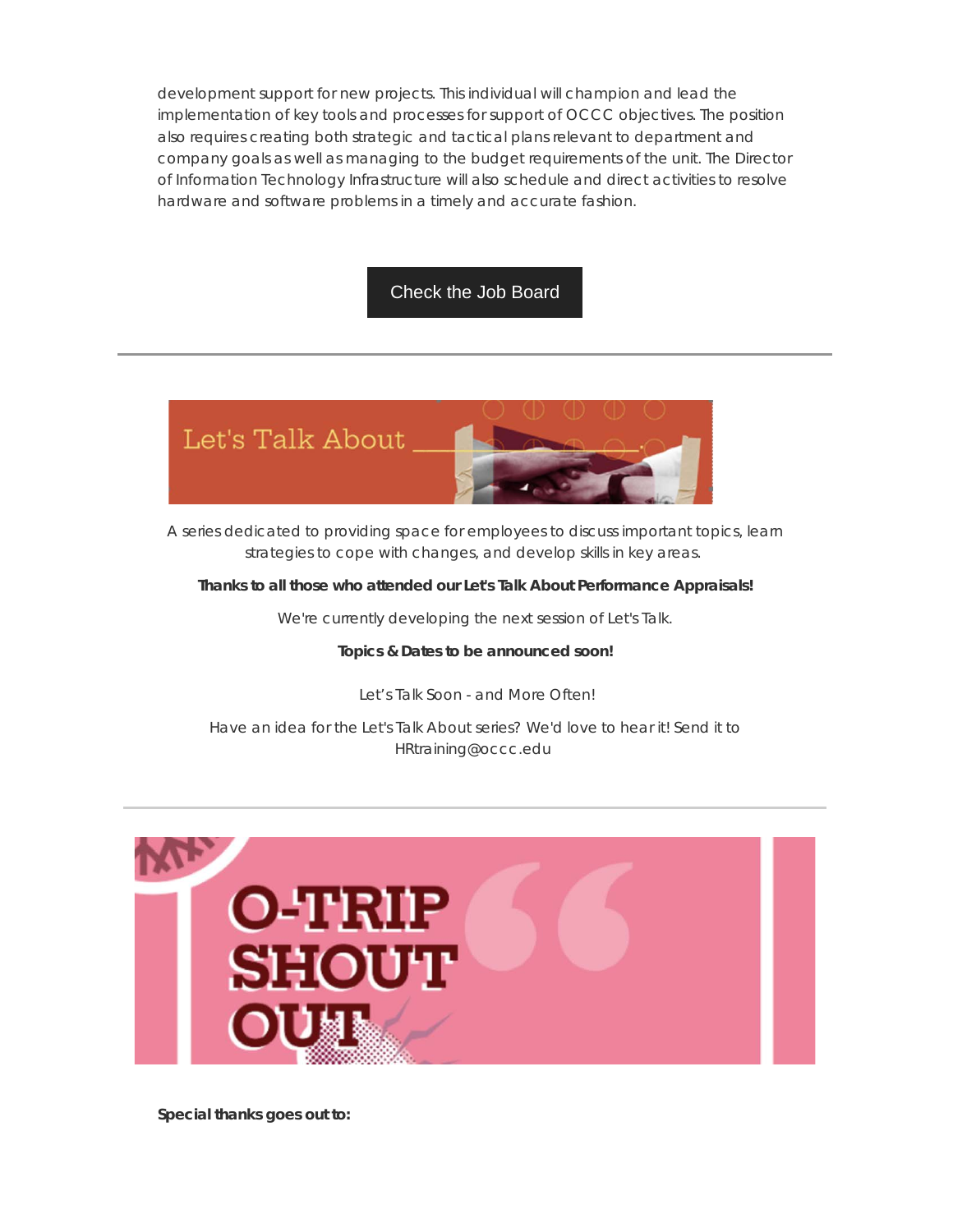- **The Wheelhouse staff!** Your kindness and customer service are unparalleled! Thank you for providing service for our New Employee Orientations and professional development efforts! You rock!
- **IITS!** Thank you for stepping in to help with technological needs wherever they may arise! You are magicians!
- **Dr. Beau Leaf!** Congratulations on your educational achievement! Dr. Leaf earned a Doctorate in Education -- Sport and Performance Psychology. Way to go!

# **Policy Updates**

• Juneteenth is now a federally recognized holiday! Check out [Policy](https://t.e2ma.net/click/js5yigc/3bm47xl/bedd535d) No. 2200 to check out the details of OCCC's holiday policy.



# **We Work for You**

Our team is dedicated to assisting academic and administrative departments in managing the College's most valued asset: its employees. We are available to assist you during normal business hours via email or phone, or just stop by the John Massey Center and say hello. If you have any questions or concerns, feel free to contact Human Resources at (405) 682-7542 or [hrrep@occc.edu](mailto:hrrep@occc.edu).

[Meet](https://t.e2ma.net/click/js5yigc/3bm47xl/r6dd535d) Our Staff



**OCCC Human Resources** 7777 South May Avenue